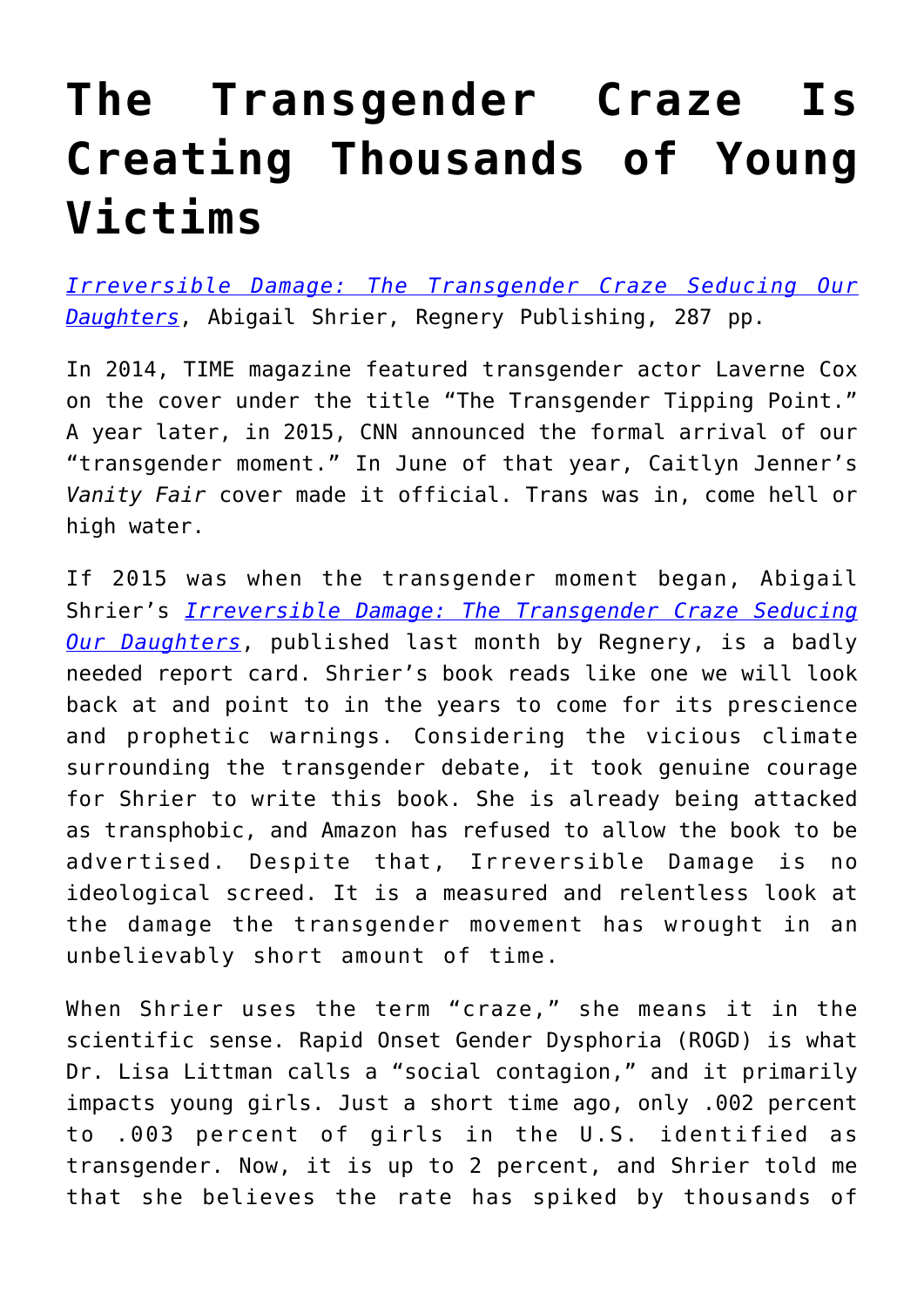percentage points (in the UK, the number of girls identifying as trans has risen by over 4000 percent). Most transidentified youth used to be males – that has reversed. In 2016, for example, girls accounted for 46 percent of sex reassignment surgeries in the U.S. One year later, that number had spiked to 70 percent.

In Littman's much-maligned 2018 study "Parent reports of adolescents and young adults perceived to show signs of a rapid onset of gender dysphoria," she discovered that a full 70 percent of trans teens belonged to a peer group in which one had already had already come out as trans, and according to parents, a third of these had shown no sign of being dysphoric previously. Despite the insistence of trans activists that this is simply "transphobia" on the part of the parents, 85 percent of the parents surveyed were LGBTsupportive. But for asking questions, for begging their daughters to delay puberty blockers and top surgeries, they are condemned by trans activists as vicious bigots.

Shrier's interviews with the parents of trans children are heartbreaking. Many of the parents pinpointed the Internet as the source of their child's interest in transgenderism – Littman's study indicates that 65 percent of girls discovered transgenderism via social media – and wildly popular trans influencers are functioning as Pied Pipers calling on girls to "cut off" parents who question their new identity. These parents, according to trans influencers, are "toxic" and "unsafe" and will likely cause suicidal ideation. These parents, suggest the transgender stars of YouTube, can be replaced by other trans folk – "your glitter family."

Trans influencers are generally young and incredibly charismatic, producing how-to videos and running vlogs that rack up hundreds of thousands of views. Shrier notes a consistent series of mantras: If you think you might be trans, you are; binders (compression sleeves to flatten the breasts to "pass" as male) are a great way to try it out; if your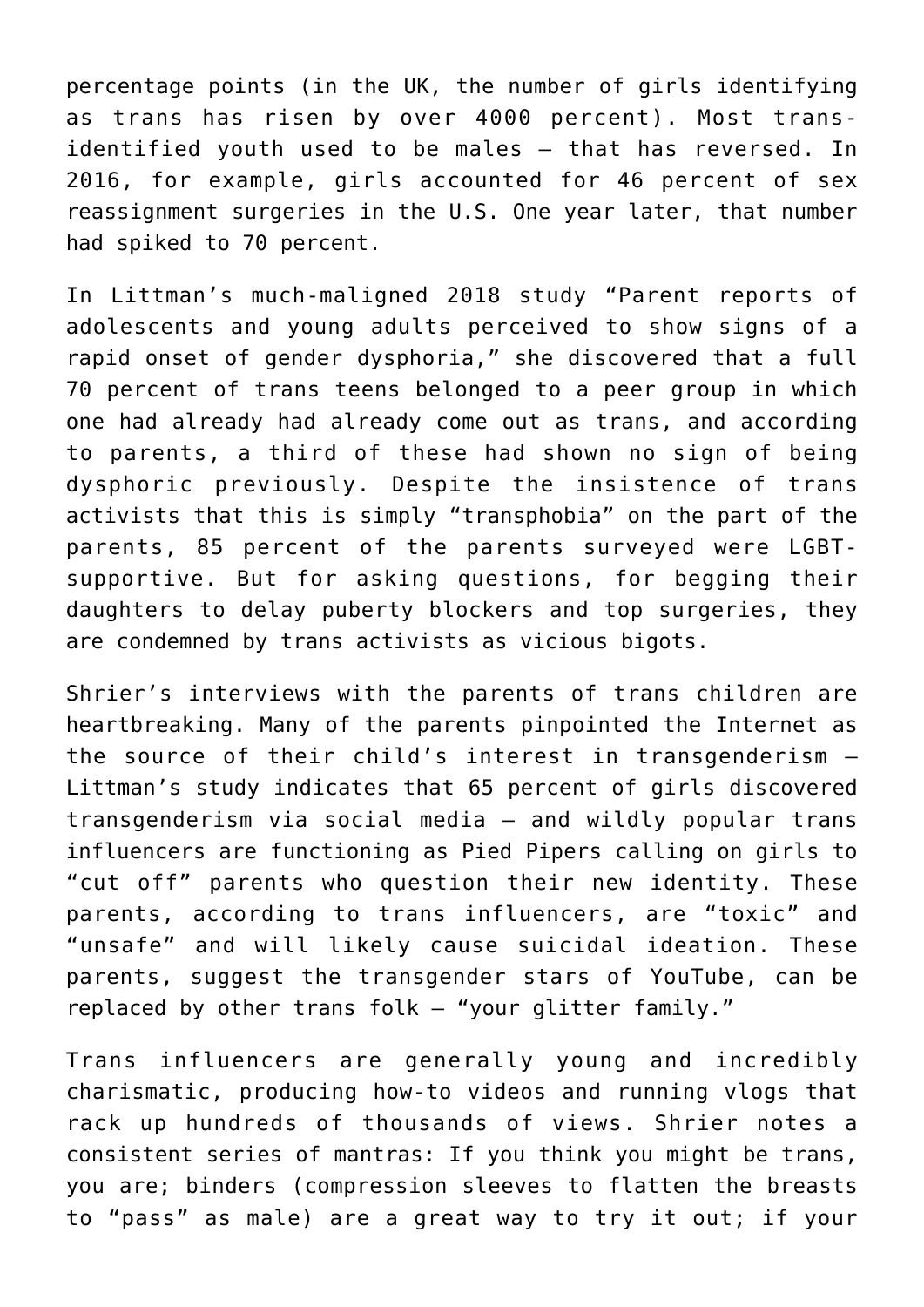parents actually loved you, they'd support you; if you don't get support, you'll probably kill yourself; and lying to doctors is okay if it helps you transition. Trans influencers help girls purchase binders online, explain what to say to doctors and therapists in order to get diagnosed as trans, and lay out how to get testosterone, colloquially referred to as "T." There are over 6,000 videos explaining how to inject "T," and all assure the viewer that it is amazing.

Although trans activists insist that puberty blockers are safe, the evidence Shrier cites suggests otherwise. Puberty blockers have an impact on brain development, reduce the density of bones, and stunt growth. They risk barring the user from reaching peak IQ, inhibit sexual function, thicken the blood, raise risk of heart attack by up to five times, create a higher risk of diabetes, blood clots, and cancer, and can result in vaginal atrophy. They also transform the natural development of the genitals. After taking testosterone for awhile, young girls may see their clitoris grow to the size of a baby carrot. After a few months, girls grow body hair and beards, their voice will lower, and they'll get acne and sometimes male-pattern baldness. The nose will generally round, the jaw will square, and muscles will become pronounced. Sex becomes painful, if not impossible. Some of the changes are permanent: even if girls stop taking testosterone, the body and facial hair will probably stay, as will the enlarged clitoris.

Breast binders can cause back pain, shoulder pain, chest pain, shortness of breath, and fractured ribs. It can also "permanently damage tissue, leaving breasts looking like deflated balloons, flat and wrinkled." And if girls pursue top surgery – a double mastectomy – the damage is permanent. Despite the fact that Dr. Johanna Olson-Kennedy of the Center for Transyouth Health flippantly told an LA audience that "If you want breasts later in life, you can go and get them," this is not quite the case. You can, it is true, get lumps of flesh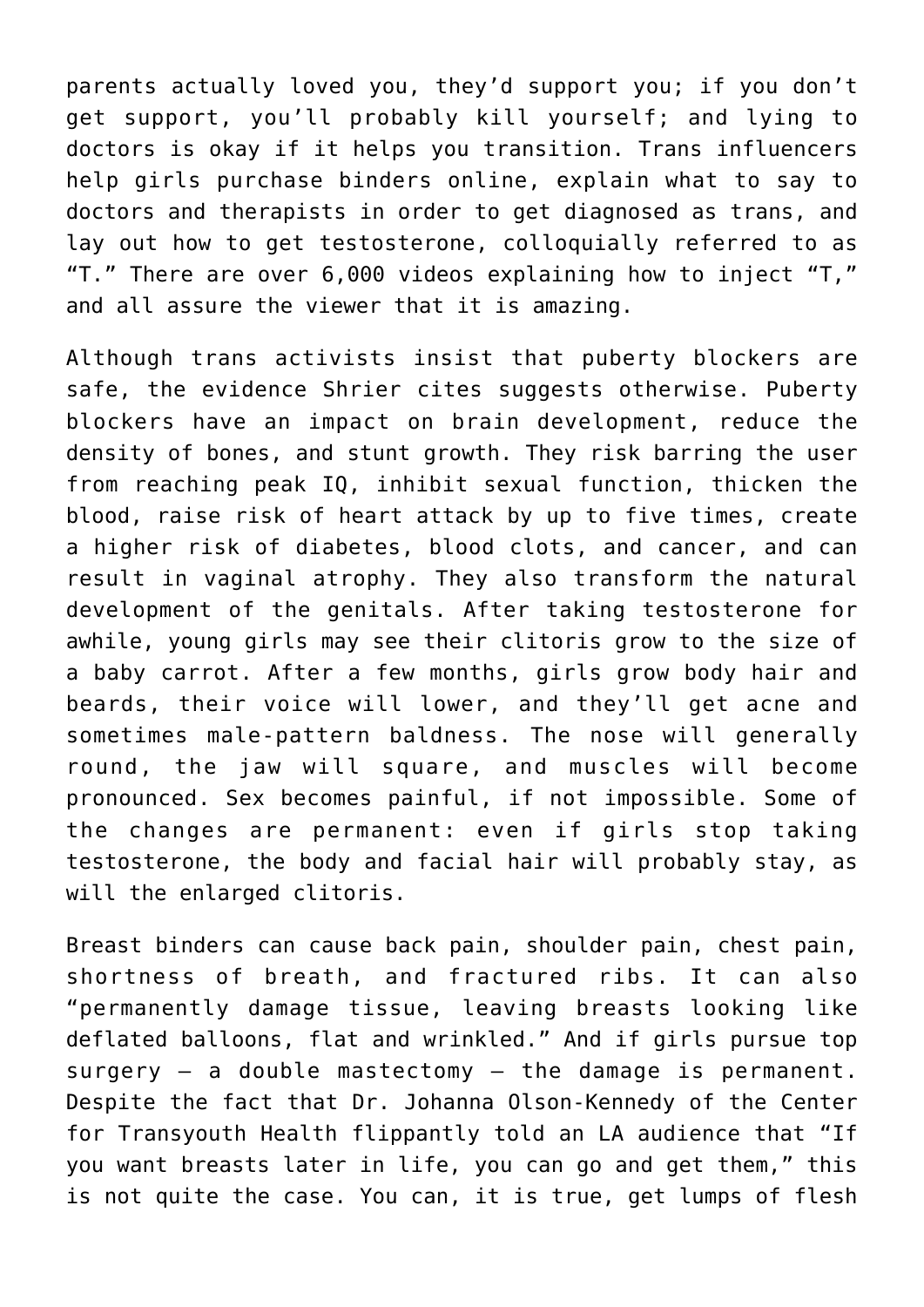that resemble them sewed on, but the capacity for breastfeeding, the erogenous zones – all of that is gone. Up to 36 percent of biological females identifying as trans men get top surgery, and another 61 percent want it. Fortunately, relatively few girls are interested in pursing "bottom surgery," or phalloplasty.

Teens can often get puberty blockers before they can drink, smoke, drive, or vote. Permanent infertility and bodily mutilation are often the result.

The transgender craze has been assisted by the public schools, which teach gender ideology as fact. For example, Shrier cites this gem from the *California Board of Education's Who Are You? The Kid's Guide to Gender Identity*: "Babies can't talk, so grown-ups make a guess by looking at their bodies. This is the sex assigned to you at birth, male or female." In short: "You are who you say you are, because YOU know best." Father – or Mother – certainly does not know best, and parents are not told if their children are identifying as trans or pursuing transition as a matter of policy. As fifth grade teacher C. Scott Miller told Shrier bluntly: "Parents…come in and say, 'I don't want my kid called that.' That's nice, but their parental rights ended when those children were enrolled in public school." The schools teach children that they can be any gender they choose. Not incidentally, the only option that goes uncelebrated is "cisgender."

The cost of all of this is already in evidence. Shrier interviews respected therapists, scientists, and experts driven from their fields by vengeful trans activists who accuse them of facilitating suicidal ideation in trans children (a trope she carefully debunks with evidence). She speaks with "de-transitioners" who have realized that gender dysphoria did not actually explain their discomfort in their own bodies (common for teen girls, as Shrier points out) or their mental health struggles. This community is often ostracized and slandered by the trans movement, who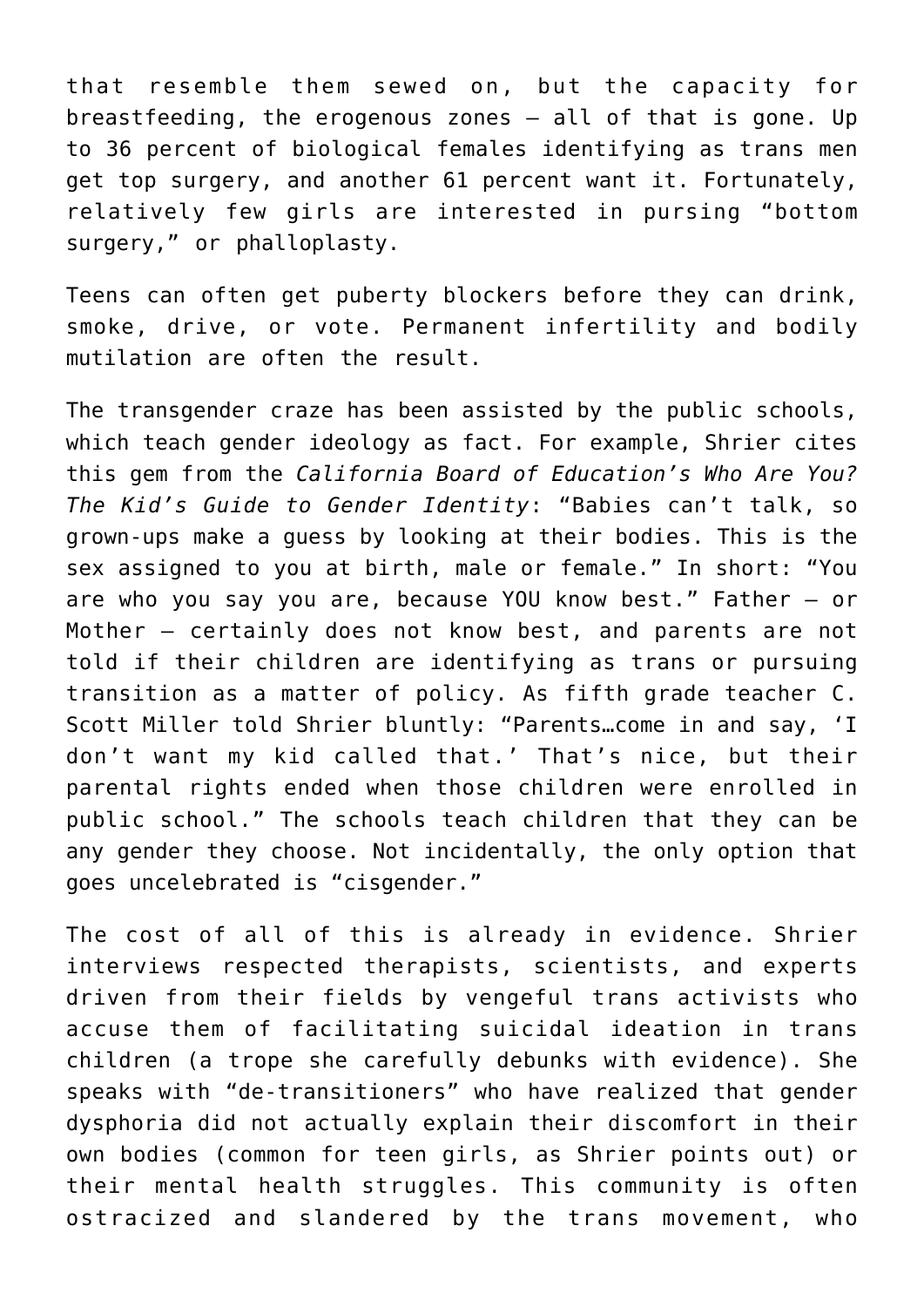essentially claim that they do not exist. If you desist, they explain glibly, you were never trans. Thus, no trans people desist. The reality is that many girls are suffering through a heartbreaking scenario that Shrier lays out in chilling terms. One day, Shrier writes, many girls wake up with no breasts and no uterus and wonder: *I was just a teen. A kid. Why didn't anyone stop me?*

As devastating as her account is, Shrier leaves the reader with hope. There are many things parents can do to protect their daughters, she writes, and she told me that it is essential parents take this "transgender craze" seriously and do this that. She advises parents of trans children to find a support group of other parents dealing with the same issue; to avoid giving children a smartphone, and to push back against the gender ideology infusing their daughters' education. Above all, she writes, parents should not relinquish their parental authority, and should stop supporting these new fads unquestionably. Adults have a responsibility to children, now more than ever. Dramatic steps may be necessary – she cites parents who needed to physically move to separate their daughters from poisonous peer groups and "affirming" schools. And above all, she writes movingly, we must stop pathologizing girlhood. Girls are different, and puberty is hard. It is not something to be cured. It is, she writes, wonderful to be a girl, and an ideology based on the outdated sex stereotypes that the feminists once sought to do away with should not be the path to drugs, mastectomies, and a longing to escape girlhood.

Shrier is giving us an opportunity to rethink the transgender craze sweeping the Western world. For the sake of our daughters, we should listen to her.

—

*This [article](https://www.theamericanconservative.com/articles/the-transgender-craze-is-leaving-thousands-of-young-victims-in-its-wake/) has been republished with permission from* The American Conservative.